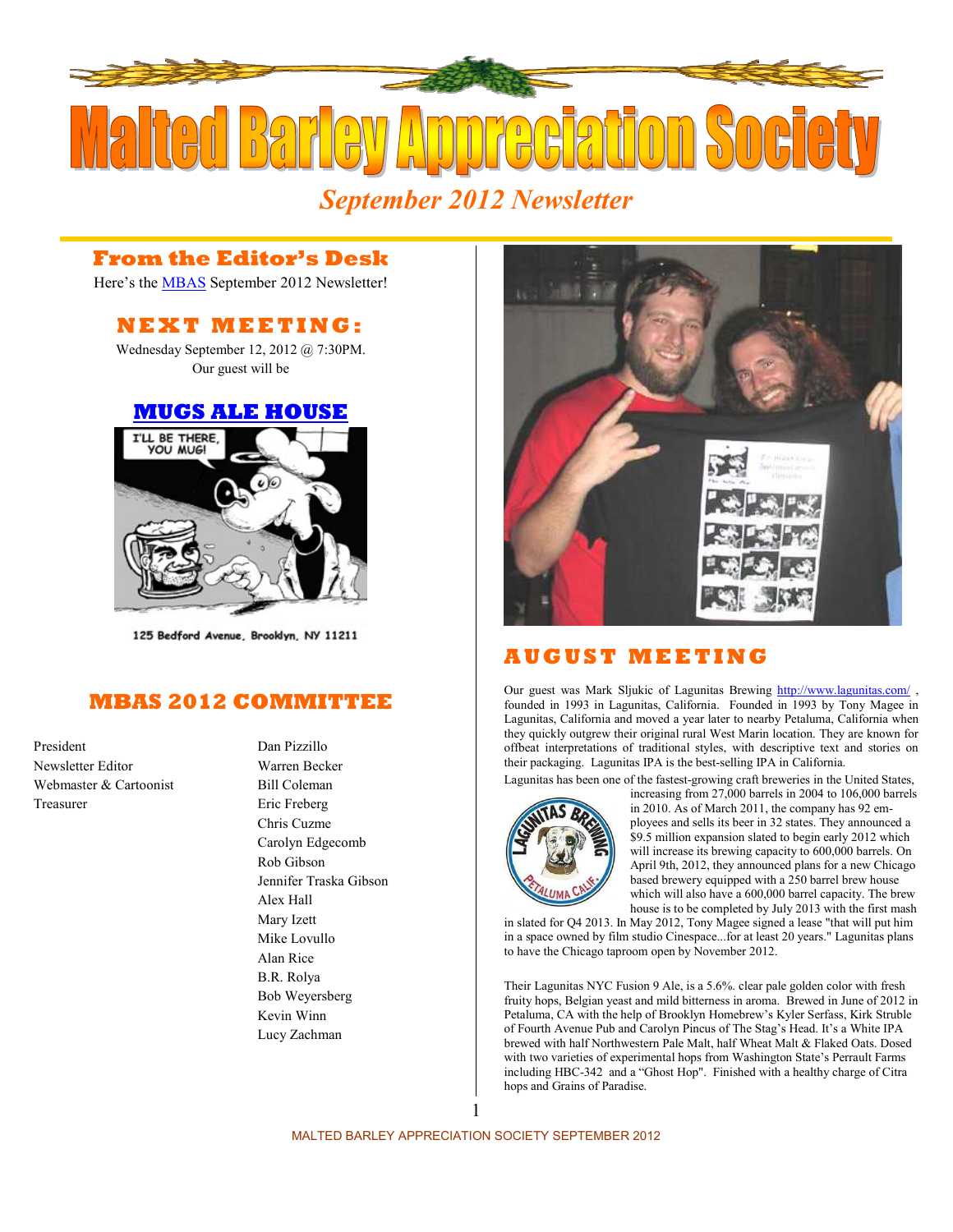













MALTED BARLEY APPRECIATION SOCIETY SEPTEMBER 2012